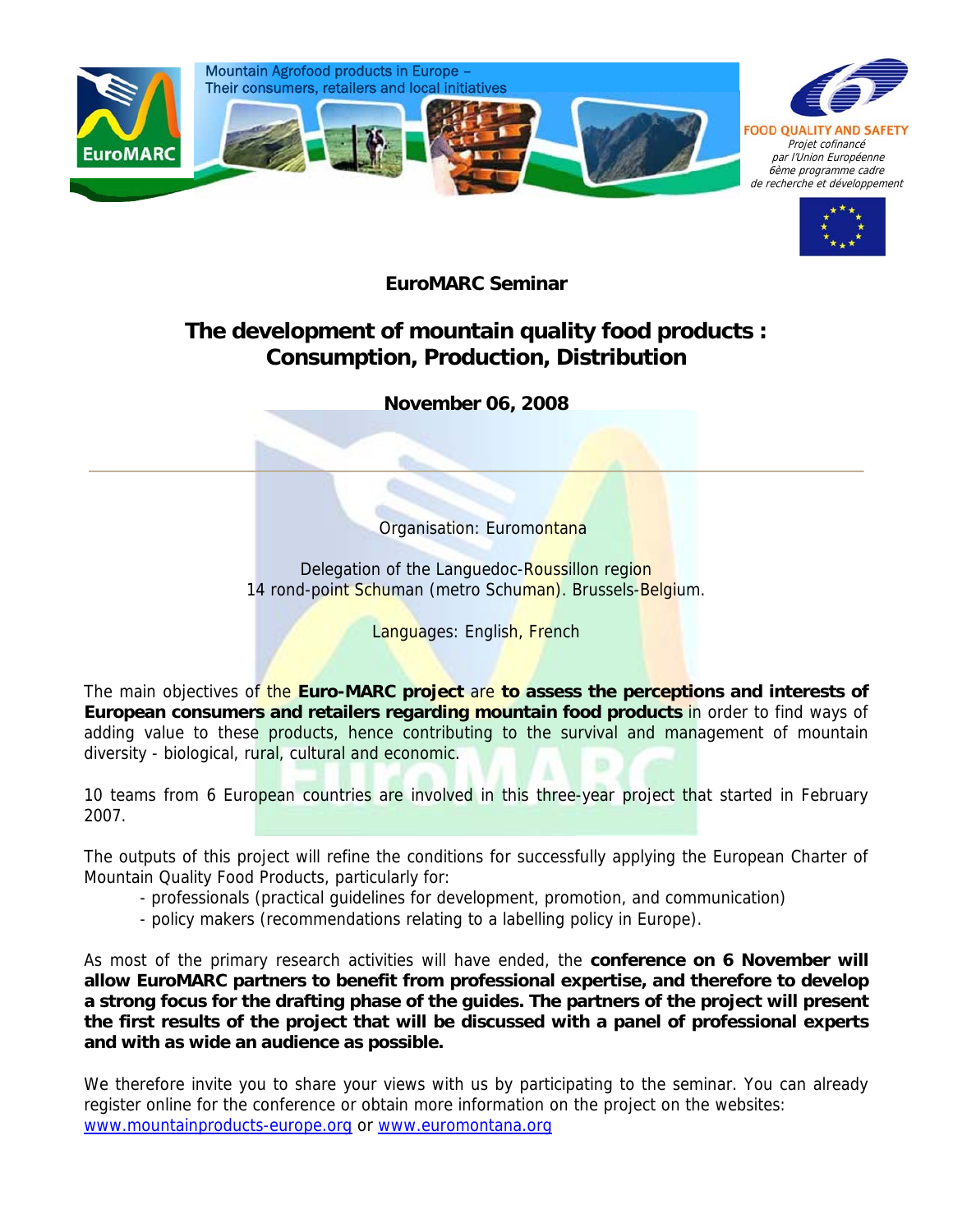| 9.00  | <b>Opening session</b>                                                                                                                                                                    |
|-------|-------------------------------------------------------------------------------------------------------------------------------------------------------------------------------------------|
|       | Brief welcome and introduction, Marie Guitton, Euromontana General Project coordinator.<br>The importance of mountain quality food products, Alyn Smith, Member of European<br>Parliament |
|       | Session 1: The image of mountain quality food products                                                                                                                                    |
| 9.30  | √ Between lack of knowledge and strong expectations: A consumer approach of mountain<br>quality products, Virginie Amilien, SIFO                                                          |
|       | √ The image of mountain quality food products along the supply chain, Markus Schermer,<br><b>UIBK</b>                                                                                     |
|       | √ Panelist opinions: EKPIZO - Athens; CNIEL, Bavarian State Ministry of Food, Agriculture<br>and Forestry                                                                                 |
| 10.30 | Discussion with the audience                                                                                                                                                              |
| 11.00 | Coffee-break                                                                                                                                                                              |
|       | Session 2: Adding value to mountain quality food products                                                                                                                                 |
| 11.15 | √ Premia for differentiated products at the retail level: can the market put a value on the<br>mountain attribute?, Philip Leat, Cesar Revoredo-Giha, SAC                                 |
|       | $\checkmark$ The influence of local initiatives on mountain product value-added chains, Bernd Schue,<br>ÖIR                                                                               |
|       | √ Panelist opinions: Országos Fogyasztóvédelmi Egyesület; Eco-innovation, COAG, FAO                                                                                                       |
| 12.15 | Discussion with the audience                                                                                                                                                              |
| 12.45 | Lunch                                                                                                                                                                                     |

**08.45 Registration**